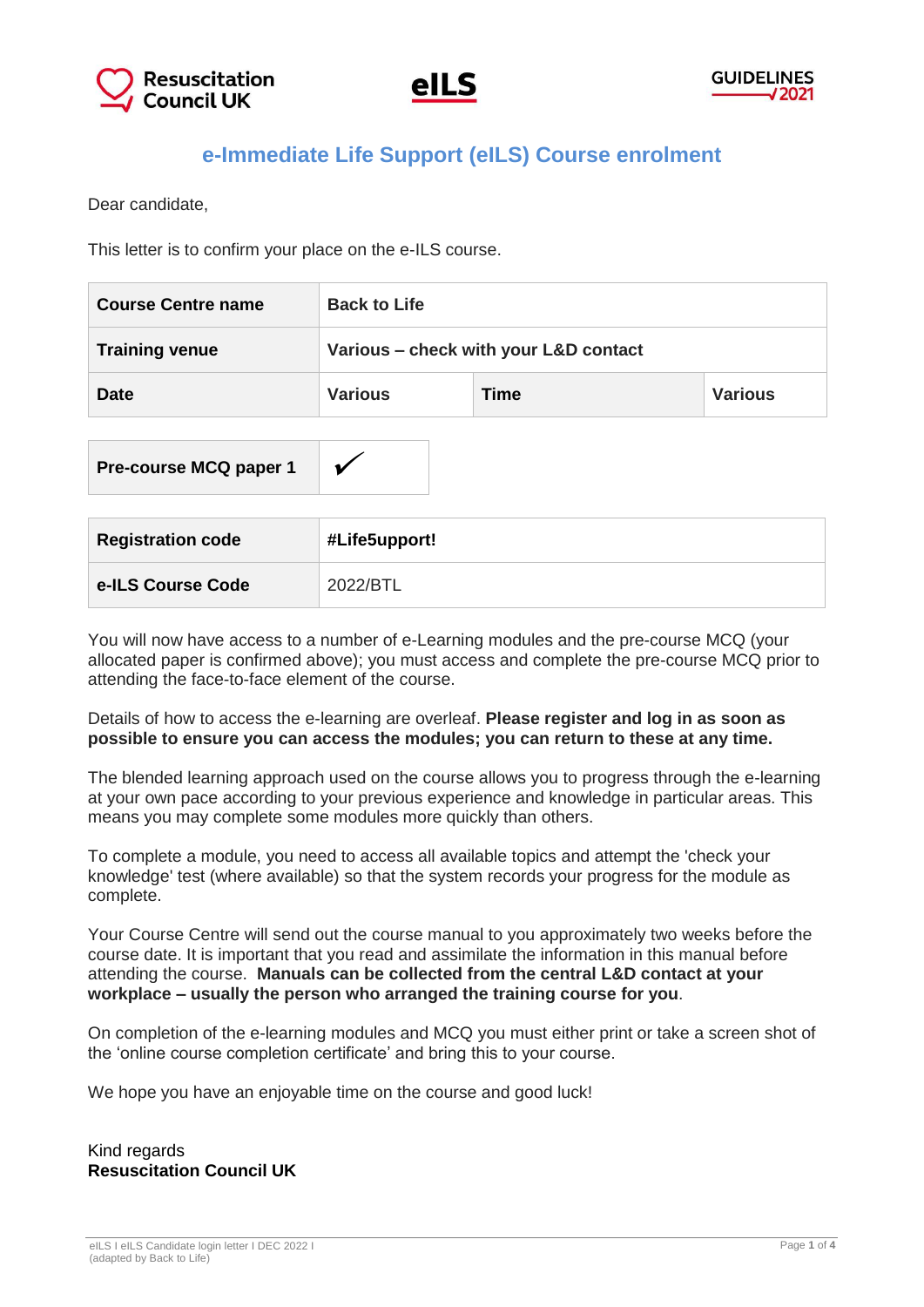



## **Instructions to access Resuscitation Council UK Learning Portal and e-ILS course material**

You can access the course on your mobile, tablet or PC. **It is advisable to log in early to ensure you can access the site.**

Go to<https://resus.gomocentral.com/login>

### **Using the RC (UK) Learning Portal for the first time**



- **1.** On the login page, click **'Register'** to create an account:
- **2.** Enter:
	- your first name, surname, email address
	- Registration code: **#Life5upport!**

The system will send you a verification email from noreply@gomolearning.com *(please check your 'Junk' or 'Spam' folder as the email could be sent there. Also, some organisations may block the site so you may need to use a personal device and/or email address).*

Click the link within the email to verify your account. This link will expire after 24 hours.

#### **'Invalid User/login failure' message**

If you have already completed an eILS course in the past, you may see a message saying: 'Sorry! There was a problem…invalid User'. This means that your email is already registered on the system. In this case, return to the login page and use the 'Forgotten Password' link to reset your password and log in.

**3.** You will be asked to enter a password which must contain 6-15 characters and include uppercase letters, lowercase letters and numbers.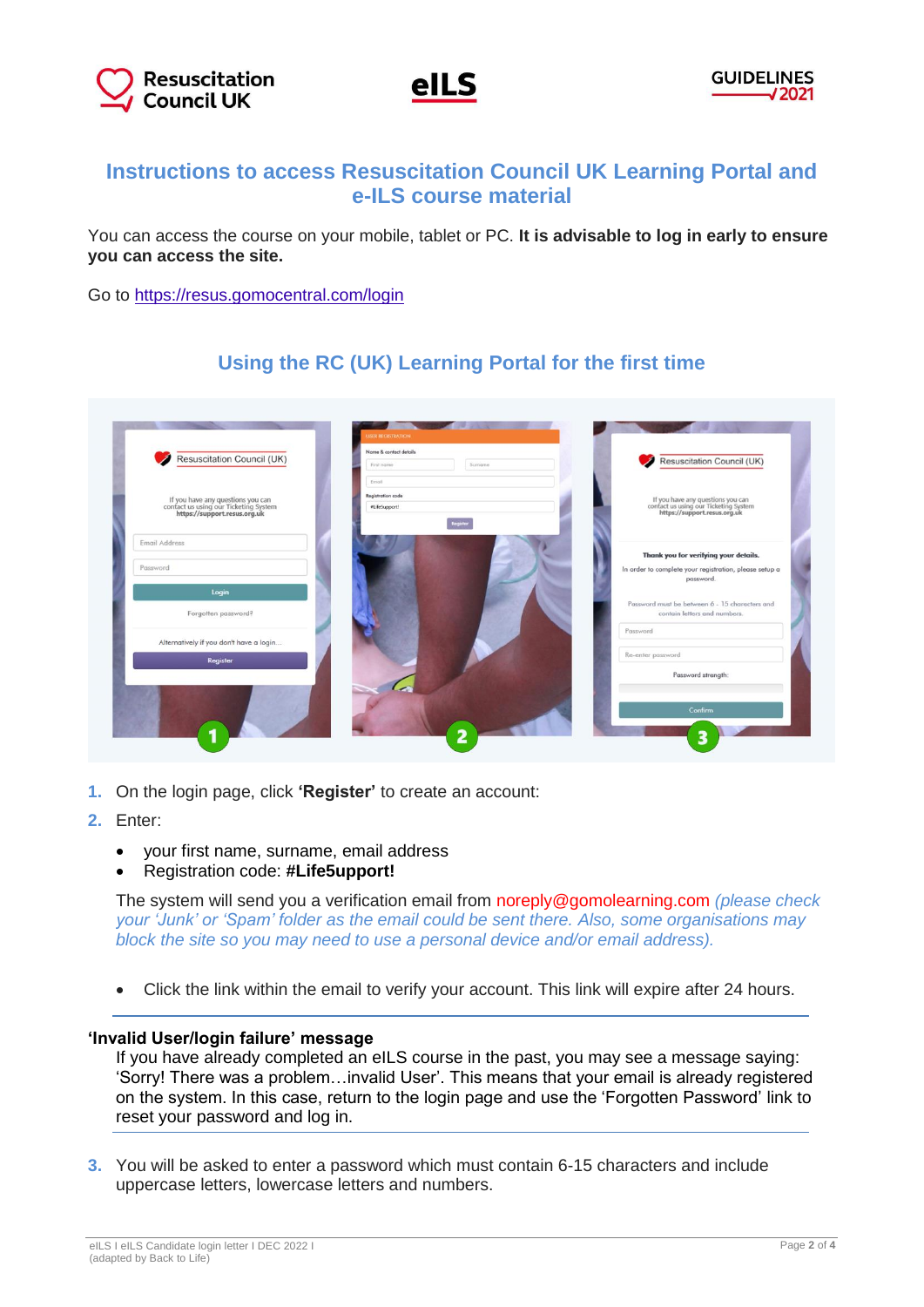



**4.** Once logged in click the relevant course (e.g. 2022 – ILS Courses).



- **5.** Click '**Start**' (or, if you are returning, click **'OK'** to resume your modules)
- **6.** Enter:
	- Course code (this is unique to your course centre and can be found at the top of page 1 under 'e-ILS Course Code')



- Click '**Confirm**'.
- **7.** Click **'Start'** to load the modules.

**If you experience difficulties with logging in, please contact your course centre administrator in the first instance.**